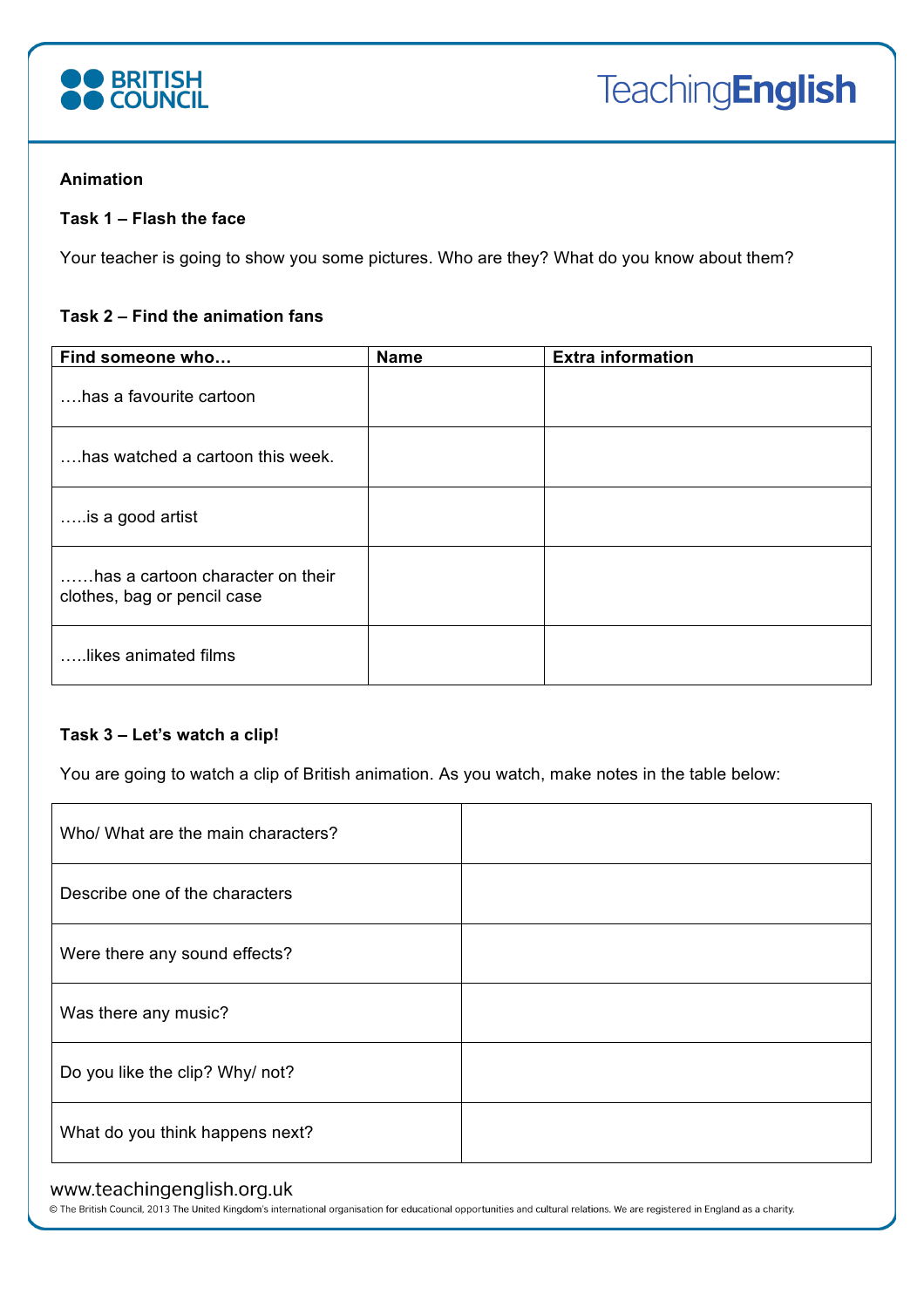

#### **Task 4 – Reading: Animation flies home**

Before you read the text, ask your classmates about what they know about the following films.

|                     | Have seen it | Haven't seen it but<br>have heard about it | Have never heard of it |
|---------------------|--------------|--------------------------------------------|------------------------|
| <b>Harry Potter</b> |              |                                            |                        |
| Valiant             |              |                                            |                        |
| <b>Toy Story</b>    |              |                                            |                        |
| Shrek               |              |                                            |                        |
| The incredibles     |              |                                            |                        |

Now you're going to read about the making of Valiant. Read the text then discuss the questions below with your group.

## **Animation Flies Home**

The UK's animation industry is leading the way for low-cost innovative CGI (computer generated image) technology with big productions such as Valiant.

Well established as the site of major family-oriented film production, with films such as Harry Potter, the UK is fast becoming the centre of a digital animation and effects industry. Projects such as The New Captain Scarlet TV series, and the hit movie Valiant are attracting Hollywood and other international investment. The current worth of the global digital animation and special effects industry is expected to be in excess of \$70bn.

Animation is associated with some of the most exciting and financially successful movies of recent years: from the groundbreaking Toy Story to Shrek and The Incredibles. Yet none of these CGI (computer generated image) blockbusters have been made outside of Hollywood – until now. Valiant, a new family film, about the life of a plucky carrier pigeon in the Second World War, was made entirely in Britain, using a purpose-built animation facility at London's famous Ealing Studios.

The UK Film Council made its biggest ever contribution to a single film, putting in £2.5 million. This ensured that Valiant – whose characters are voiced by human icons including Ewan McGregor, John Hurt and The Office creator Ricky Gervais – was an entirely British-made, British-written and British-directed production

## www.teachingenglish.org.uk

© The British Council, 2013 The United Kingdom's international organisation for educational opportunities and cultural relations. We are registered in England as a charity.